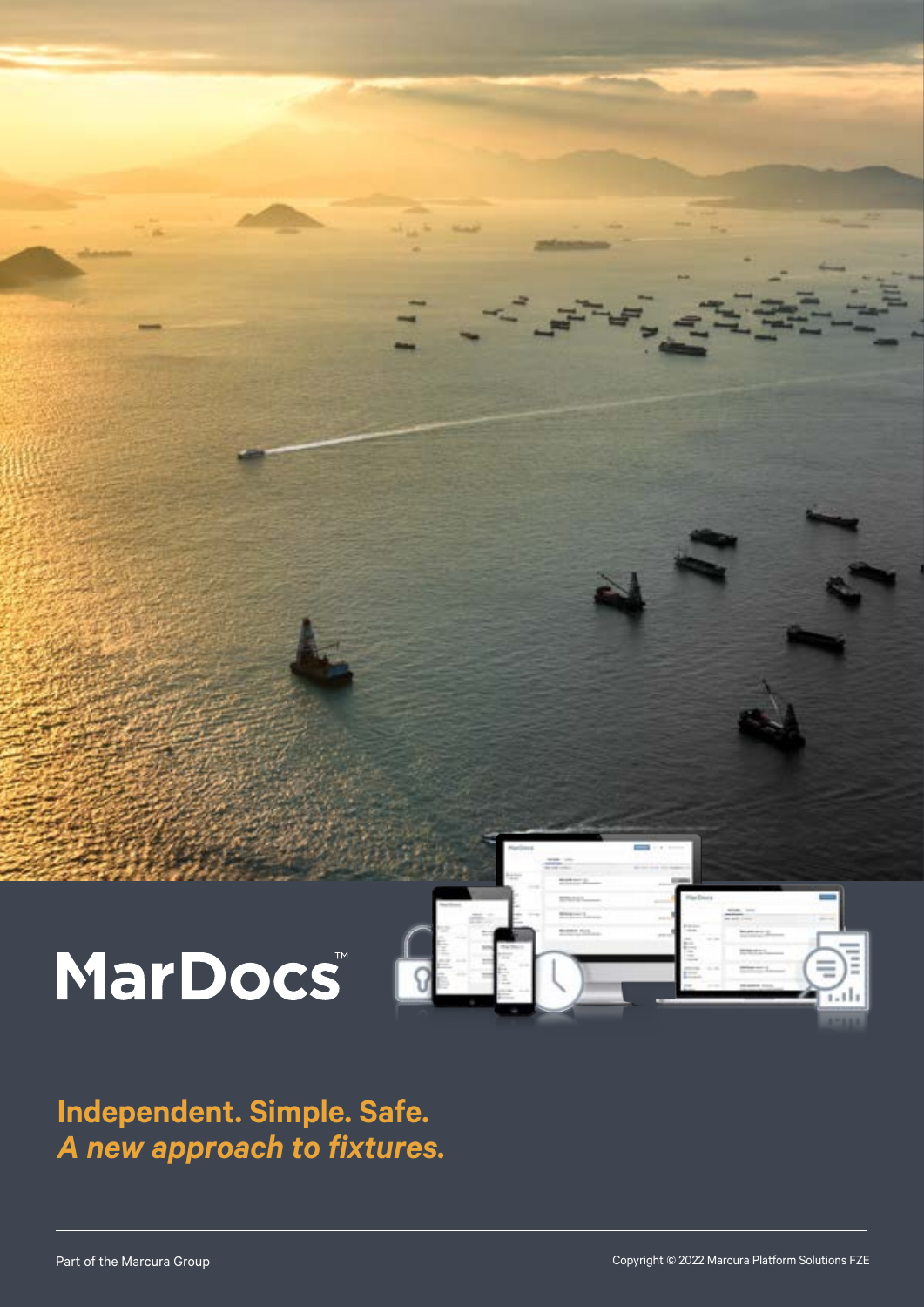# **MarDocs**

# **Inside.**

| The Case for Change                                   | 3 |
|-------------------------------------------------------|---|
| A Story of Integrity _____                            | 4 |
| Stop "As Per Last": No More Bleeding Between Fixtures | 6 |
| Collaborate Better—Internally and in the Chain        |   |
| Protect Your Confidential Data _                      |   |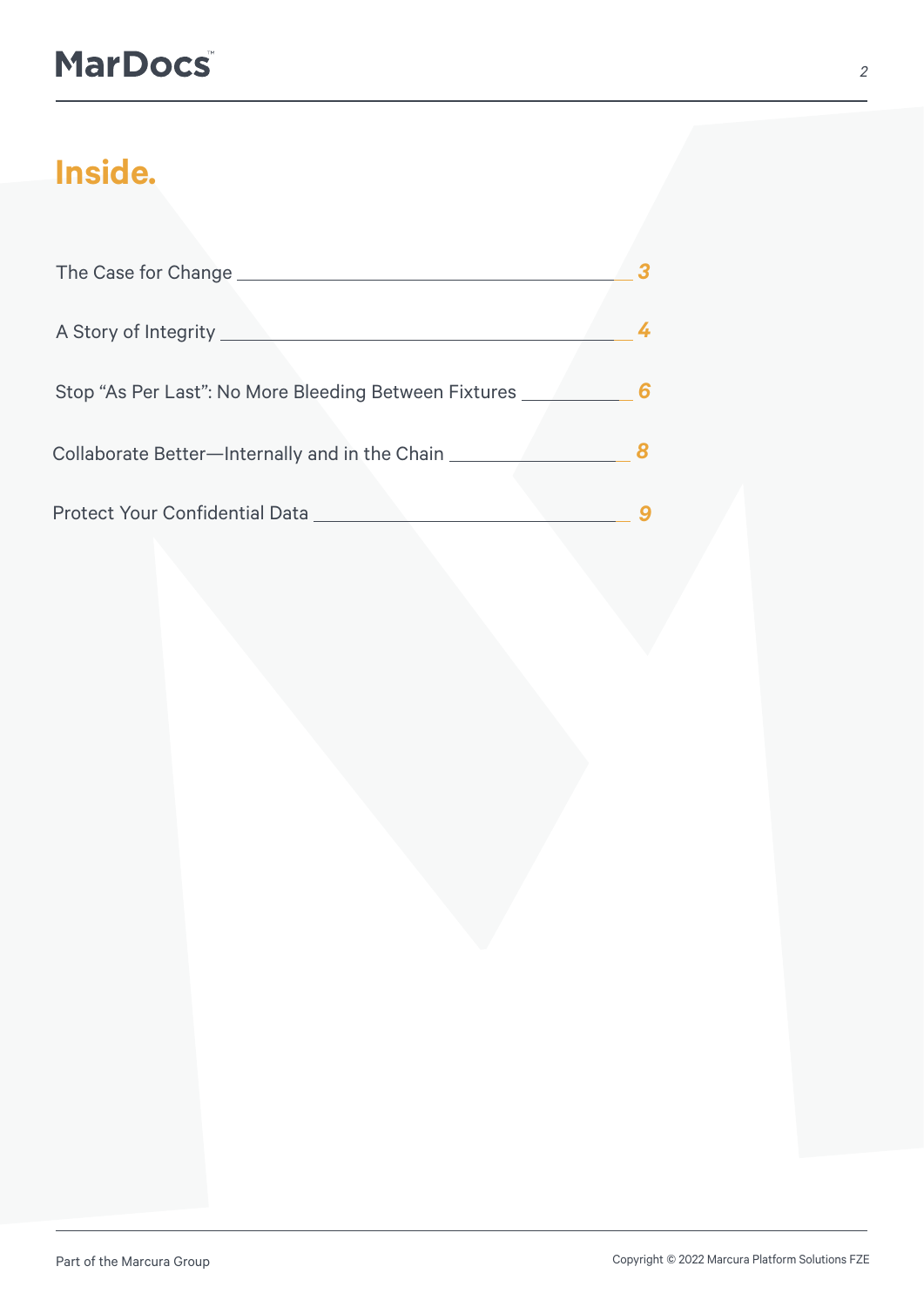### **The Case for Change.**

**Navigate safely through fixtures.**

*The tanker industry knows the problem well: The tradition of As Per Last Done has created hidden depths with liabilities and unknown claims issues. They're buried inside thousands upon thousands of rarely-scrutinised documents, with hundreds of lines of amendments. These can take hours or even days to decipher. And any good Broker can still make a "cut-and-paste" error from Last Done that can amount thousands of dollars in claims. Handshake agreements and good relationships can often, but not always, help resolve misunderstandings.* 

Sometimes, it's the simplest idea that solves a complex problem best.

With MarDocs, each fixture begins afresh. Inside a carefully-controlled system, only your own "Agreed Terms" repository forms the basis for each separate fixture. From one fixture to the next, from one charter party to the next, no bleeding is allowed.

The Agreed Terms you develop with each of your Owners becomes your backbone within MarDocs.

#### **No other product on the market is built around this critical, liability-reducing and time-saving structure.**

MarDocs' goal is not only to reduce hidden problems. We aim to raise standards in the business of fixtures, across the board. Our tools and features can:

- **•** Grow collaboration—in-house and in the chain
- **•** Slash your liabilities
- **•** Control your fixed costs
- **•** Address security weaknesses in your chain.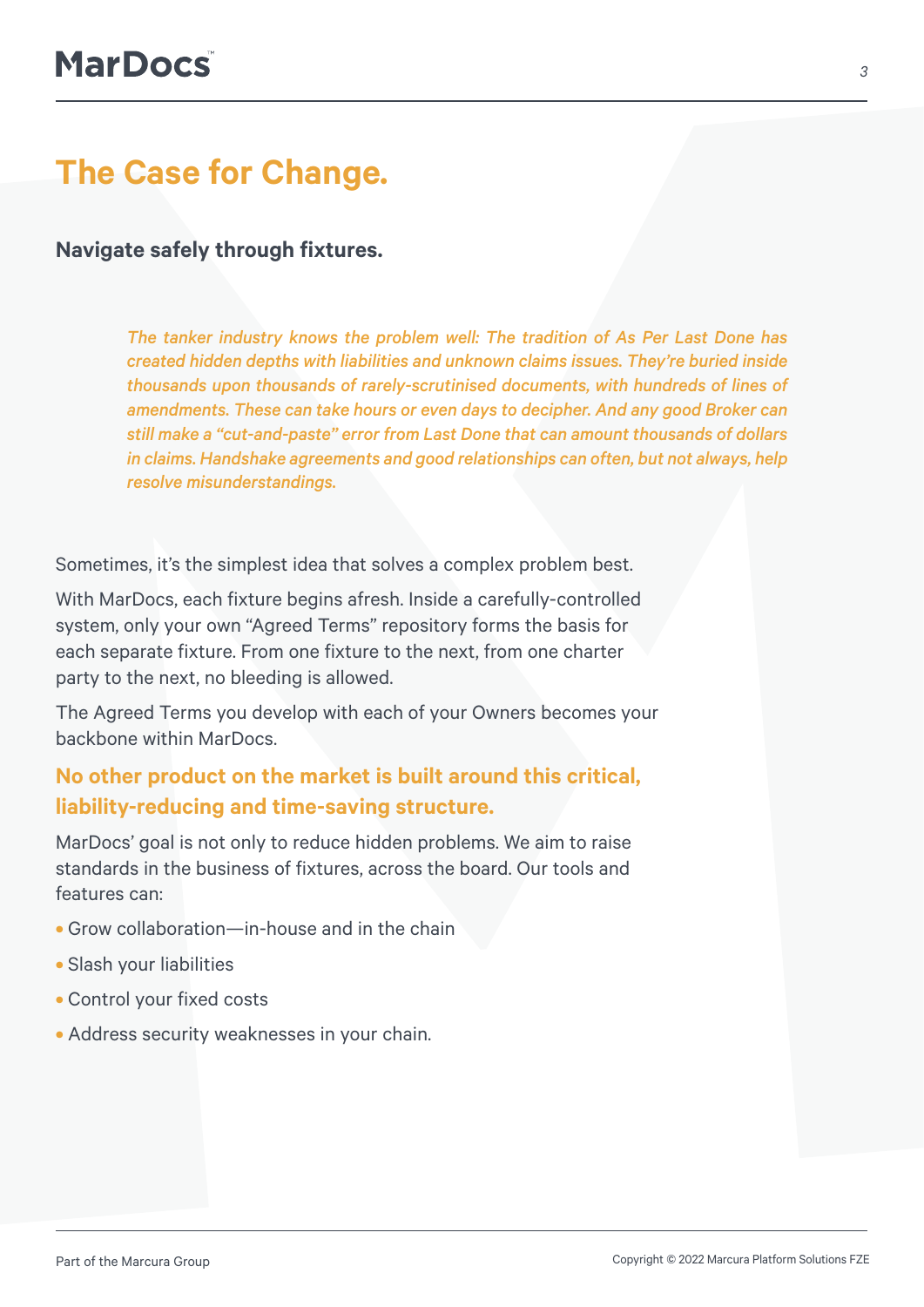### **A story of integrity.**

**Our focus isn't us, it's you. The customer.** 

We operate with integrity. Our customers find confidence in us by knowing that MarDocs is:

- Created and run by Marcura—deeply proud of our 98% customer retention rate over 20 years
- Battle-tested in over 20,000 Tanker fixtures to date
- Completely independent: our loyalty is to you
- Security-tested by consultants to the UK Government.

We're not beholden to outside stakeholders. We're here for the long haul, focused on doing our best by you, to keep you as our customer. We cannot stress it enough: *you are our priority, and your data is your data.*

The Owner-Broker-Charterer chain can be vulnerable to weaknesses.

Here are some of the ways that MarDocs strengthens your control—while making every step easier and simpler.

#### **Stop the bleeding.**

One of the biggest problems with fixtures and charter parties is "As Per Last Done." Stories of resulting legal or claims snags—and worse—abound. MarDocs is designed specifically to prevent any fixture-specific details or "Last Done Terms" from leaking into later fixtures. We even prevent Brokers from innocuously letting one fixture's specific commercial terms be copied into later fixtures.

#### **Save time.**

The MarDocs System stores repetitive text for easy input. It does this in an Agreed Terms library, and in the Deal Entry Screen™ notebooks.

Don't type. Just click.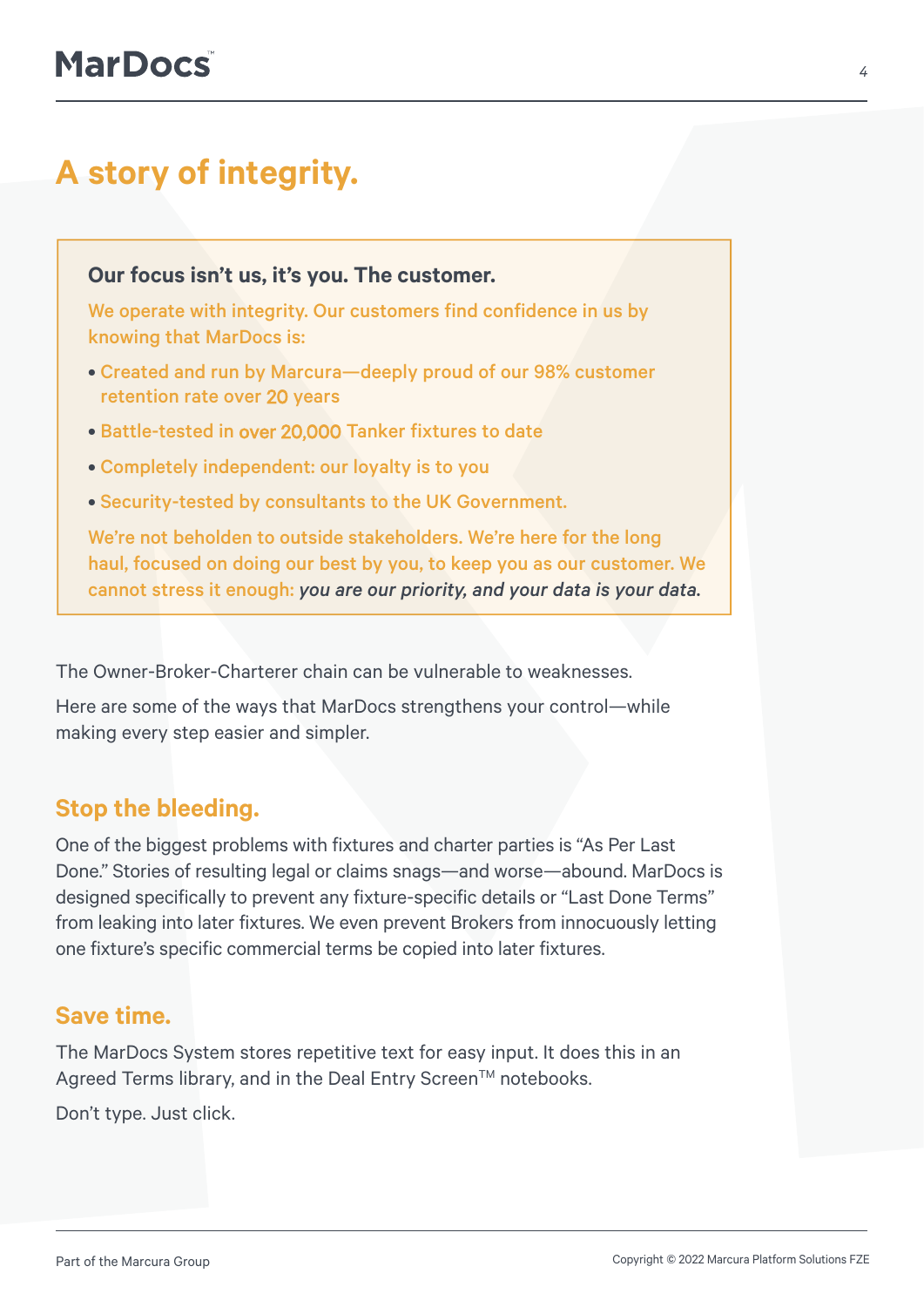### **A story of integrity.**

### **Unload your busywork.**

Our job is to make yours hassle-free. As part of our service, at no extra charge, our team pre-loads all your approved, custom Agreed Terms for you.

### **Use tanker specialists.**

We know wet shipping. It's the core of what we do. It's also how we make recaps and charter parties so simple for our customers: We know how to help you focus on what's most important, and how to create a system that's intuitive for you.

#### **Audit easily.**

Each charter party starts anew from your bespoke, pre-loaded core Agreed Terms. This makes it easy for your team to audit the complete history of every change made to each new fixture and charter party.

#### **Reduce errors.**

The MarDocs structure controls bleeding from one fixture to the next. It allows you to set a time limit on how long Brokers can assign a set of Agreed Terms, to prevent re-use of your Terms in later fixtures.

#### **Secure your private data.**

Your data and email systems may meet the highest international standards for information security. But what if your counterparties' don't? By giving you and your counterparties access to our robust, ISO 27001-certified, stress-tested online system, we attack vulnerabilities head-on.

#### **Headaches—gone.**

MarDocs' carefully-built environment helps your Legal department not to have to worry about critical missing commas in age-old documents that have been modified again and again, from one fixture to the next. Your Operations people don't need to lose sleep over unintended problems from mistakes in the Terms. And your Claims team can be confident of avoiding unexpected costs buried deep in a charter party.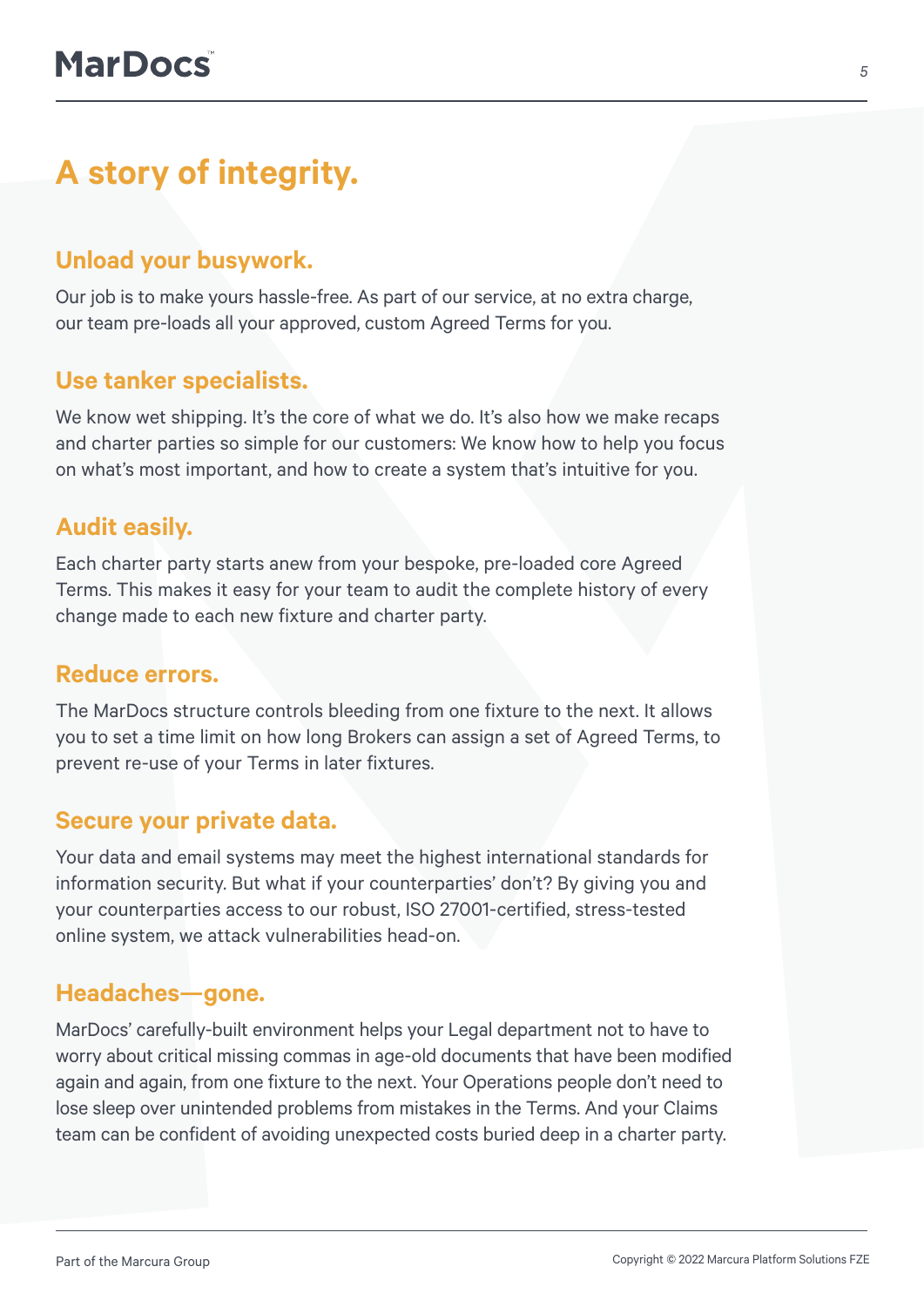# **The only system built to prevent bleeding from one fixture to the next.**

| <b>Fixture Liabilities</b><br><b>Issue</b>                     | <b>Tanker Industry</b><br><b>Standard</b>                                                                                                                                                                                  | <b>MarDocs</b><br><b>Solution</b>                                                                                                                                                                                                                                                                                                                  |
|----------------------------------------------------------------|----------------------------------------------------------------------------------------------------------------------------------------------------------------------------------------------------------------------------|----------------------------------------------------------------------------------------------------------------------------------------------------------------------------------------------------------------------------------------------------------------------------------------------------------------------------------------------------|
| "As Per Last Done"                                             | Liabilities caused by each "As<br>Per Last Done" set of Terms<br>grow with each amended<br>re-use. Errors, omissions, and<br>unintended changes result.<br>This can create legal and<br>claims issues.                     | No bleeding. You control the Agreed<br>Terms library in MarDocs. This library-<br>not "As Per Last Done"-forms the basis<br>for each new charter party. There's no<br>potentially damaging carry-over from<br>one fixture to the next.                                                                                                             |
| <b>Brokers re-use the Terms</b><br>language in later contracts | <b>Brokers carry forward Terms</b><br>from one fixture or charter<br>party with you, to their later<br>ones with you.<br>Flaws in any version of the<br>Terms carry forward the<br>damage to all documents<br>that follow. | No broker re-use. MarDocs prevents<br>brokers from re-using Terms for subsequent<br>fixtures and charter parties.<br>No cut-and-paste. With the Agreed Terms<br>library, the Broker will not cut and paste<br>from "As Per Last Done".<br>No repeat mistakes. With MarDocs'<br>design, Broker mistakes, if any, are less<br>likely to be repeated. |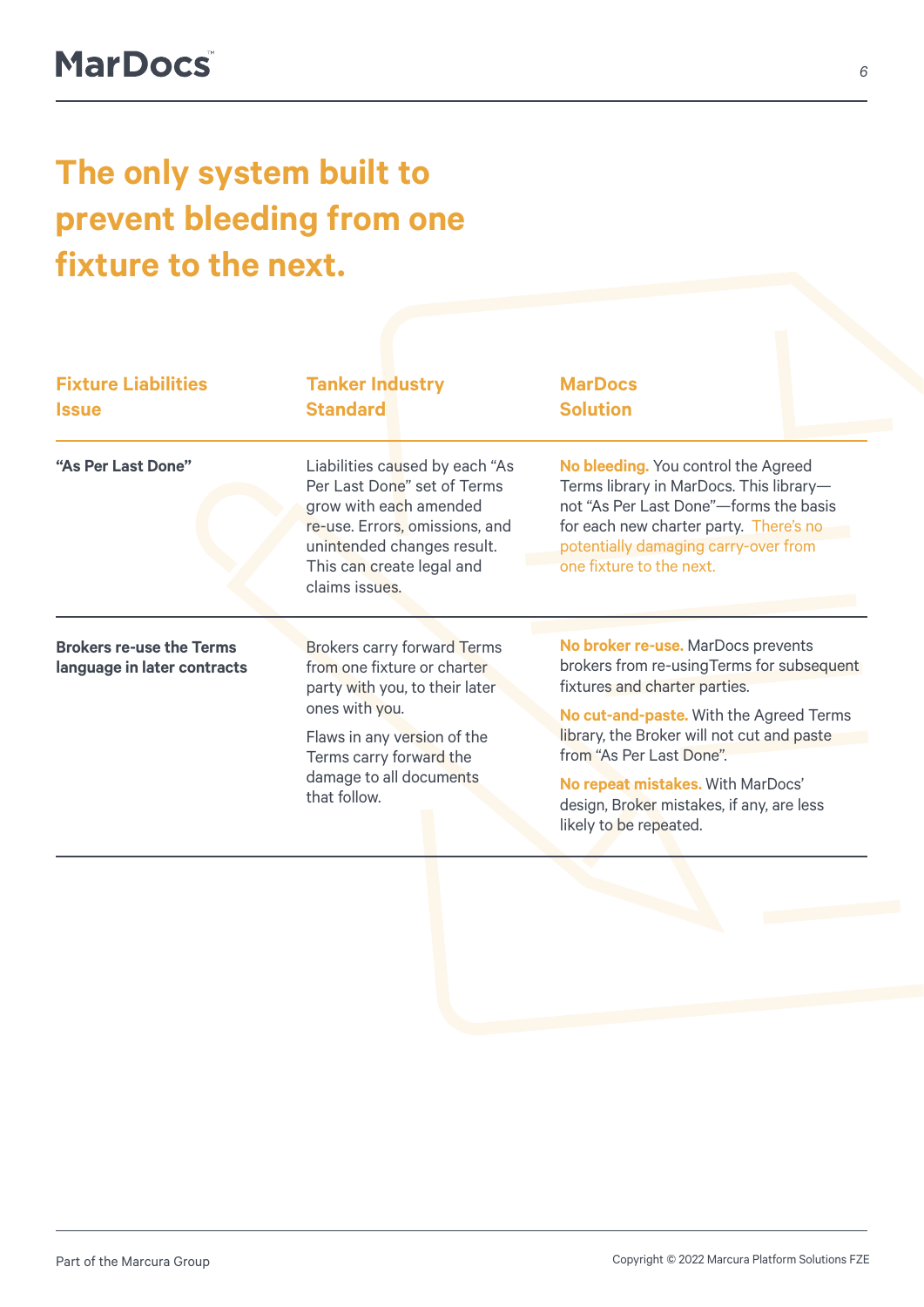### **Save time.**

Stopping use of "As Per Last" doesn't mean that you'll have mountains of Terms data entry on your hands.

With MarDocs, life gets simpler.

| <b>Time Issue</b>                                                                | <b>Tanker Industry</b><br><b>Standard</b> | <b>MarDocs</b><br><b>Solution</b>                                                                                                                                                                                                                                          |
|----------------------------------------------------------------------------------|-------------------------------------------|----------------------------------------------------------------------------------------------------------------------------------------------------------------------------------------------------------------------------------------------------------------------------|
| Time needed to draw<br>up repetitive fixtures                                    | As Per Last                               | <b>Automatic generation.</b> Once your Broker<br>completes the Deal Entry Screen™,<br>MarDocs instantly generates an industry-<br>standard recap. It also produces a fully<br>marked-up charter party.                                                                     |
|                                                                                  |                                           | Repetitive data entry eliminated. For every<br>data entry field, MarDocs creates a menu<br>of your preferred language history, for your<br>convenience. In addition, MarDocs' online<br>notebook allows quick and easy storage of<br>your day-to-day tradings and phrases. |
| <b>Repetitive details must be</b><br>recorded for different types<br>of fixtures | As Per Last                               | Pre-loaded Terms. In addition to having a<br>full proforma charter party template library,<br>your MarDocs includes all of your Agreed<br>Terms by counterparty.                                                                                                           |
|                                                                                  |                                           | <b>Bespoke repository.</b> The MarDocs team<br>pre-loads your bespoke, pre-approved sets<br>of Terms into the system, so you don't have<br>to bother with it. At no extra charge.                                                                                          |
|                                                                                  |                                           | <b>Category grouping.</b> Your types of standard<br>agreement Terms may include these<br>categories, and more:<br>• Counterparty-specific<br>• Geography<br>• Grades<br>· Financial.                                                                                       |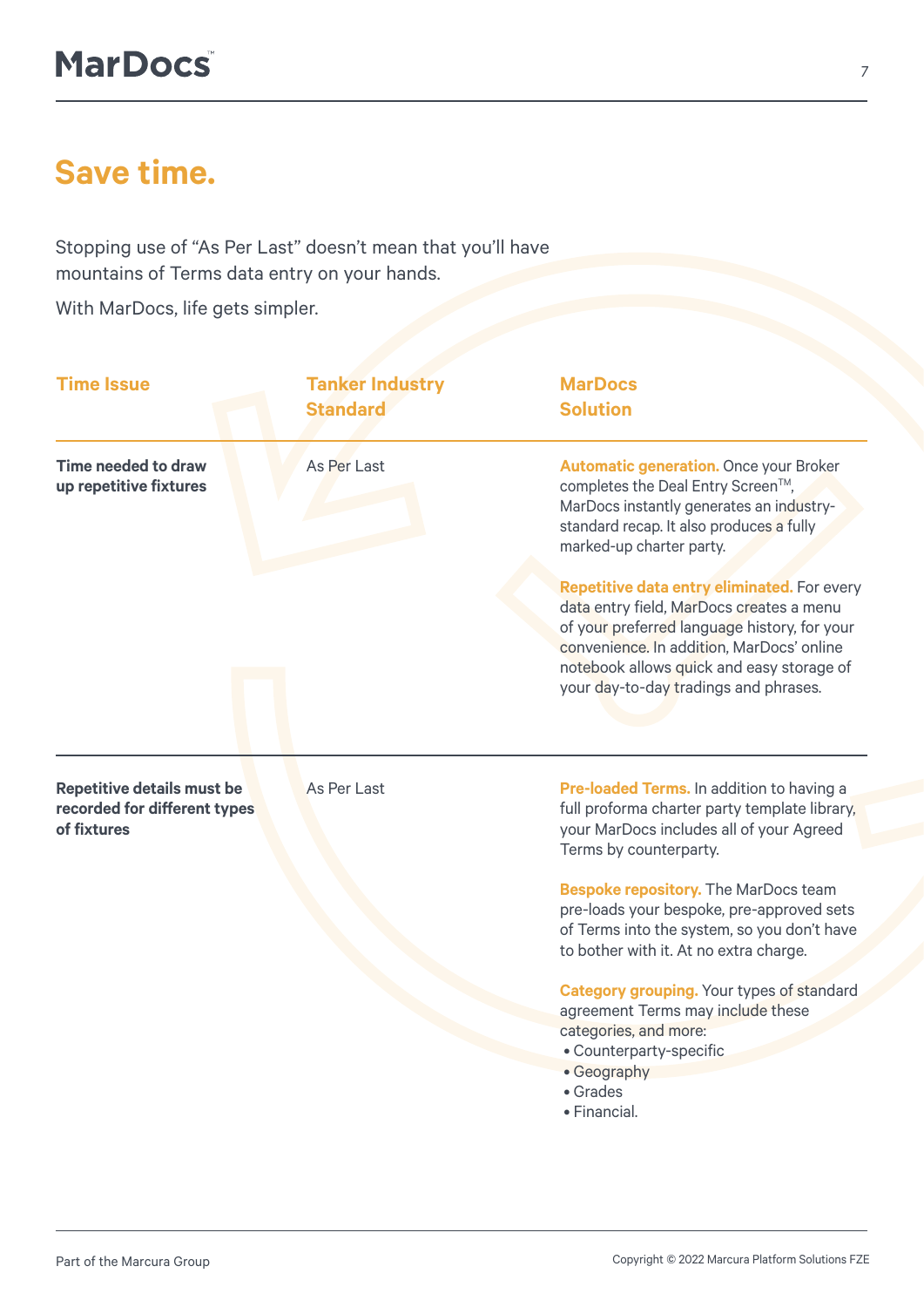# **Clearer, better collaboration.**

| <b>Collaboration</b><br><b>Issue</b>               | <b>Tanker Industry</b><br><b>Standard</b>                                                                                                                                                                                                                                         | <b>MarDocs</b><br><b>Solution</b>                                                                                                                                                                                                                                                                                                                                                                                                                                                                                                                                      |
|----------------------------------------------------|-----------------------------------------------------------------------------------------------------------------------------------------------------------------------------------------------------------------------------------------------------------------------------------|------------------------------------------------------------------------------------------------------------------------------------------------------------------------------------------------------------------------------------------------------------------------------------------------------------------------------------------------------------------------------------------------------------------------------------------------------------------------------------------------------------------------------------------------------------------------|
| <b>Tracking counterparties'</b><br>communications  | You, your Broker and<br>counterparties share terms,<br>drafts, and revisions via email,<br>WhatsApp, phone, etc.<br>Who has received each draft?<br>Was the latest price quote on<br>a text, or on email? Who has<br>signed off? Tracking fixture<br>progress can be complicated. | <b>Trackable:</b> All MarDocs communication and<br>revisions are time- and user-stamped for<br>easy tracking and auditing. Once the vessel is<br>fixed, the documents are locked from editing.<br><b>Single sign-on.</b> MarDocs integrates with<br>Marcura Group products used in thousands<br>upon thousands of transactions around the<br>world, in a simple, single interface.                                                                                                                                                                                     |
| <b>Internal collaboration</b>                      | Tracking revisions<br>and approvals among<br>counterparties-and even<br>within some companies-<br>can be complicated and<br>time-consuming.                                                                                                                                       | <b>Collaboration tools.</b> Use secure internal<br>features such as "Fixture Comments" for<br>discussion on specific issues with your<br>colleagues. Use MarDocs' internal email to<br>privately relay fixture update information.<br><b>Clear timeline.</b> MarDocs keeps audit trails<br>of any and all user changes. Every fixture<br>and set of terms has a clear timeline.                                                                                                                                                                                        |
| Integrated<br>compliance workflow<br>for approvals | No standard workflow to<br>manage internal approvals<br>when clauses needed<br>negotiating. High risk and all<br>audit trail sits across many<br>email chains.                                                                                                                    | An integrated "traffic light" system<br>approach to how risk ratings are applied<br>to clauses.<br>Green rating: Clause can be adjusted. No<br>approval needed.<br>Amber rating: Clause can be adjusted.<br>Notifications sent out to designated users.<br>No approval needed.<br>Red rating: Clause can be adjusted.<br>Notifications sent out to designated users.<br>Approval needed before fixture can move<br>to next stage. Timeline is updated to<br>ensure full audit history is captured.<br><b>Black rating: Clause is locked and cannot</b><br>be adjusted. |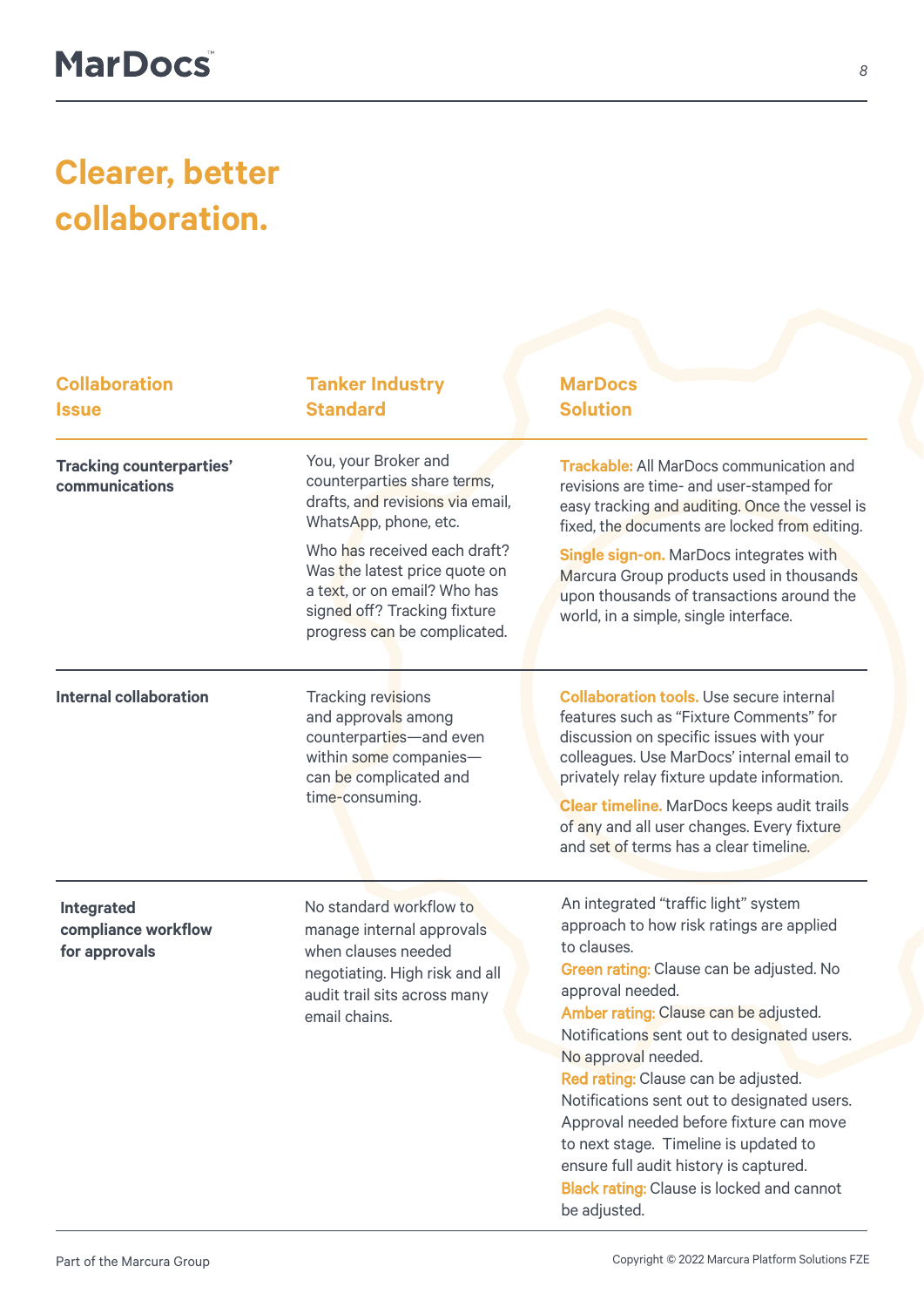## **Protect your confidential data in the fixture process.**

#### **We've all heard the stories.**

Maritime information security is very serious business, and affects us all.

Our information security team prides itself on studying, monitoring and implementing international best practices.

#### **We free you to focus on running your core business.**

As a member of the Marcura Group, we believe in high quality operations and high standards. Marcura engage Lloyd's Register Quality Assurance to audit our Quality Management System and our Information Security Management System against the international standards for ISO 9001:2015 and ISO 27001:2013, under both of which the Group is certified.

Marcura also annually engages Deloitte to audit our process controls under the ISAE 3402 international standard issued by the International Auditing and Assurance Standards.

Furthermore, we have readied the Group for compliance with the EU's General Data Protection Regulation (GDPR). We have voluntarily registered with the UK's Information Commissioner's Office (ICO) and retain an external Data Protection Officer who served as the Chief Information Security Officer and Head of Cyber Security Operations & Investigations for Transport for Londonthe body that oversees Greater London's Underground, road and rail networks.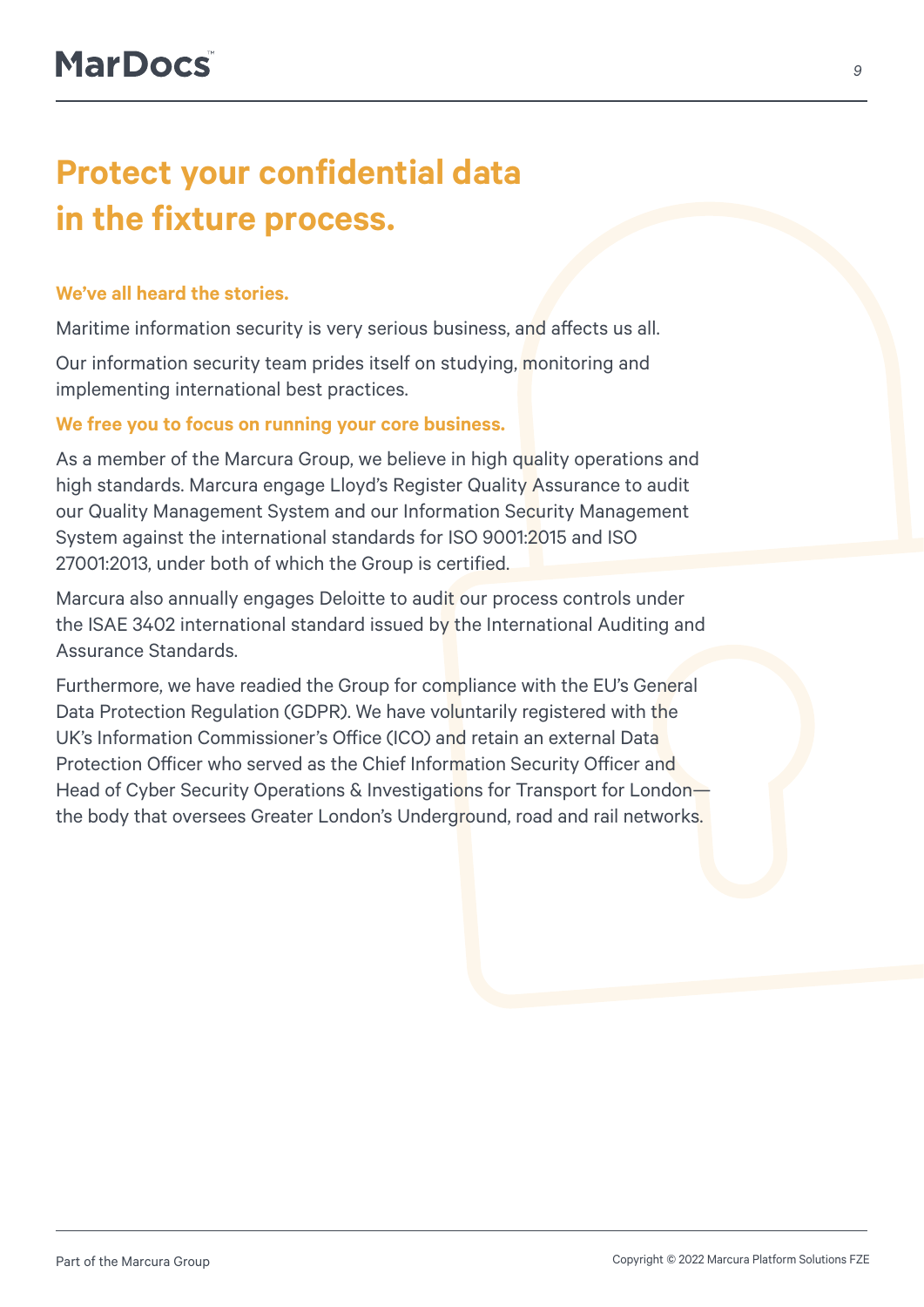# **More detail on how we protect you, your fixtures, and your confidential data.**

| <b>Security</b><br><b>issue</b>                                                       | <b>Tanker Industry</b><br><b>Standard</b>                                                                                                                                                                                                                                    | <b>MarDocs</b><br><b>Solution</b>                                                                                                                                                                                                                                                                                                  |
|---------------------------------------------------------------------------------------|------------------------------------------------------------------------------------------------------------------------------------------------------------------------------------------------------------------------------------------------------------------------------|------------------------------------------------------------------------------------------------------------------------------------------------------------------------------------------------------------------------------------------------------------------------------------------------------------------------------------|
| <b>Control: Security of data</b><br>and information technology<br>in the entire chain | Varies by Principal.<br>Controls over the security<br>of data transmission and<br>document storage throughout                                                                                                                                                                | <b>Contained system.</b> From "On Subs" to<br>"Fully Fixed", MarDocs ensures that private<br>and proprietary communication among<br>members of the chain stays within a<br>closed, secure system.                                                                                                                                  |
|                                                                                       | the chain, however, are rare.<br>Documents may be stored on<br>insecure or flawed hardware.<br>Documents may be<br>intercepted during insecure<br>transmissions.<br>Access to data may not be<br>properly restricted, resulting<br>in unauthorized or<br>compromised access. | <b>Highest security. The MarDocs hosting</b><br>providers are certified and compliant to the<br>highest international security standards<br>(ISO27001, ISO27005, SOC1, and SOC2).<br><b>Access restrictions.</b> MarDocs has a strict<br>internal policy that addresses data access<br>privileges for systems and personnel alike. |
| <b>Keeping up with changes</b><br>in technology:<br><b>Security audits</b>            | Varies by Principal and<br>counterparties.                                                                                                                                                                                                                                   | Regular testing. MarDocs' front-end and<br>back-end application servers, and the<br>information they contain, have passed<br>stringent testing. They undergo regular<br>InfoSec audits.                                                                                                                                            |

**Robust protection.** Auditors have performed a stress test on the system, simulating 10 years' worth of fixtures in a span of only 36 hours. This test included a denial-of-service attack, which did not have any impact on either the robust MarDocs service platform or its uptime.

**Audited.** The MarDocs system is audited against the ISO9001, ISO 27001, and GDPR standards and requirements.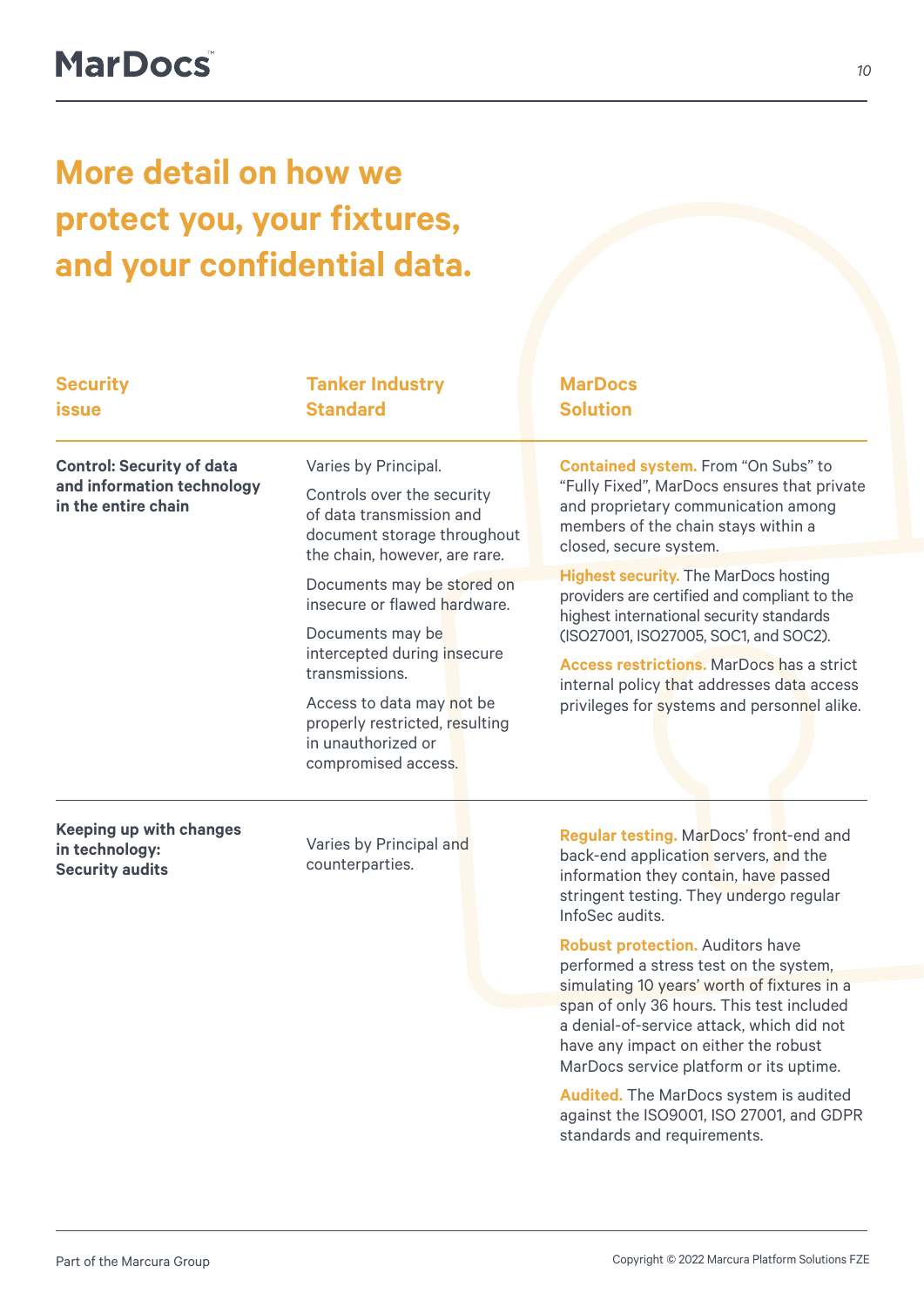## **Create your fixtures in a reliable environment.**

Starting a relationship with a new vendor can feel like a risk. Knowing the third party, its history and values, can change the relationship from "third party" to "partner".

| <b>Vendor</b><br><b>issue</b>                                | <b>Tanker Industry</b><br><b>Standard</b>                                                                                                                                                                                          | <b>MarDocs</b><br><b>Solution</b>                                                                                                                                                                                                                                                                    |
|--------------------------------------------------------------|------------------------------------------------------------------------------------------------------------------------------------------------------------------------------------------------------------------------------------|------------------------------------------------------------------------------------------------------------------------------------------------------------------------------------------------------------------------------------------------------------------------------------------------------|
| <b>Third party services:</b><br><b>Dependability</b>         | Third parties can introduce<br>new questions of reliability<br>and confidentiality.                                                                                                                                                | <b>Established loyalty.</b> Created and run<br>by Marcura, MarDocs is part of a well-<br>established group that has kept a 98%<br>customer retention rate for its book<br>of business in the 20 years since it<br>was founded.                                                                       |
| <b>Third party services:</b><br><b>Conflicts of interest</b> | Many maritime vendors are<br>spin-offs of services industry<br>stakeholders: brokerage<br>companies, shippers or<br>associations. Principals<br>question the potential misuse<br>private data and pricing to the<br>third parties. | <b>Independent.</b> Marcura is completely<br>independent: It has no business interests<br>in ship brokering, commodity trading or<br>ship operations.<br><b>Uncompromised.</b> Our loyalty to each<br>customer is steadfast.                                                                         |
| <b>Cost control:</b><br><b>Hidden costs and surprises</b>    | You opt to process your<br>internal fixture staffing<br>internally. This means growing<br>your fixed costs and your<br>training needs.<br>Third parties can reduce<br>fixed costs, but pricing can<br>be complex.                  | Select unlimited users. At no extra cost.<br>grant access to as many users as you want<br>in your company and in the chain, each<br>subject to your discretion and control.<br>Transparent fee structure. No upfront<br>costs, no lock-in or switching costs.<br>That's just not how we do business. |